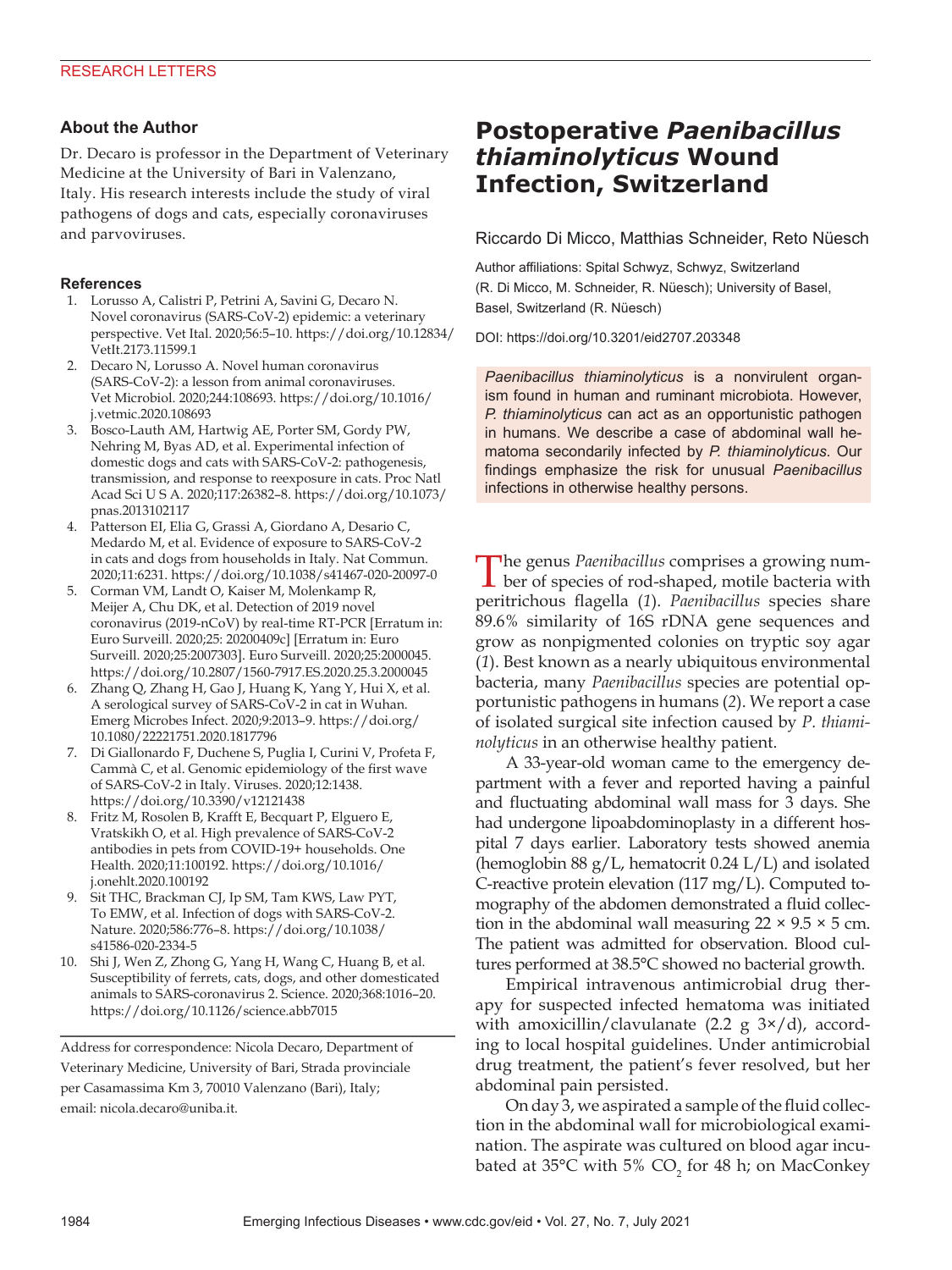agar incubated at 35°C, aerobic, for 24 h; and on selective anaerobic agar at 35°C, anaerobic, for 5 days. All 3 yielded a pure culture of gram variable rod-shaped bacteria. We used Biotyper matrix-assisted laser desorption/ionization time-of-flight (MALDI-TOF) mass spectrometry (Bruker Corporation, https:// www.bruker.com) and the Bruker mass spectra database, which returned *P. thiaminolyticus* with a bestmatch score of 2.07 (a score  $\geq$ 2 means identification at the species level) (*3*,*4*).

On day 7, the patient had bleeding at the surgical site, and we performed a surgical evacuation with drainage of the fluid collection. We took an intraoperative microbiological swab specimen and ran another MALDI-TOF mass spectrometry analysis, which confirmed the pathogen as *P. thiaminolyticus* with a best match score of 2.17.

After evacuation of the hematoma, the patient rapidly recovered. Because no specific clinical breakpoints have been established for *Paenibacillus* spp., we used nonspecies related clinical breakpoints from the European Committee on Antimicrobial Susceptibility Testing pharmacokinetics and pharmacodynamics (Table). Intravenous antimicrobial drug therapy was continued for a total of 10 days. On day 14, the patient was discharged with oral amoxicillin/clavulanate  $(1 g 3 \times /d)$ for another 2 weeks. We decided to perform a clinical and laboratory follow up at 2, 4, and 8 weeks after discharge. After 2 months, the surgical wound had healed, and the patient was well and without sequelae.

Of the 49 species of *Paenibacillus* known to cause symptomatic infection in humans, the most commonly reported are *P. alvei*, *P. phoenicis*, *P. macerans*, *P. lautus*, *P. timonensis*, *P. provencensis*, and *P. thiaminloyticus* (*2*). Clinical manifestation in patients is heterogeneous, ranging from paucisymptomatic to severe sepsis. The bacteria usually are found in blood with manifest bacteremia (*2*). In this case, *P. thiaminolyticus* was found in the aspirates of the infected

| Table. Comparison of MIC and SS of antimicrobial drugs in blood<br>4 hours after intravenous administration to treat Paenibacillus<br>thiaminolyticus in a patient, Switzerland* |                   |                    |
|----------------------------------------------------------------------------------------------------------------------------------------------------------------------------------|-------------------|--------------------|
| Antimicrobial drugt                                                                                                                                                              | <b>MIC</b>        | <b>SSC</b>         |
| Amoxicillin/clavulanate                                                                                                                                                          | $0.064$ mg/L      | $1.2 \text{ mg/L}$ |
| Tetracycline                                                                                                                                                                     | $12 \text{ mg/L}$ | $2.8$ mg/L         |
| Trimethoprim/sulfamethoxazole‡                                                                                                                                                   | <0.094 mg/L       | $1.5 - 3$ mg/L     |
| Clindamycin                                                                                                                                                                      | $0.38$ mg/L       | $23 \text{ mg/L}$  |
| Ciprofloxacin                                                                                                                                                                    | $0.19$ mg/L       | 4.56 mg/L          |

\*No specific clinical breakpoints have been established for *Paenibacillus*  spp. We used European Committee on Antimicrobial Susceptibility Testing pharmacokinetics and pharmacodynamics to determine antimicrobial susceptibility. SSC, steady state concentration.

†Antimicrobial drugs were administered at the recommended doses reported in the manufacturer the data sheets (compendium.ch, https://compendium.ch).

‡Trimethoprim/sulfamethoxazole is dose dependent.

abdominal wall hematoma but not in blood cultures or other body compartments.

Because *Paenibacillus* spp. are possible laboratory contaminants (*5*), the organisms should be detected in multiple sets to rule out contamination. The absence of clear, discriminating phenotypical features calls for molecular biology methods to identify the bacterium, such as MALDI-TOF mass spectrometry or, when in doubt, 16S rRNA gene sequencing (*4*).

*P. thiaminolyticus* is reported as potentially resistant to ampicillin alone (*2*), vancomycin (*2*), and clindamycin (*6*). In this case, the bacterium showed tetracycline resistance. Consequently, antimicrobial susceptibility testing is necessary. According to the antibiograms reported in the literature, empiric therapy with trimethoprim/sulfamethoxazole or amoxicillin/clavulanate is recommended. Although this patient's condition improved with intravenous antimicrobial drug therapy, clinical resolution occurred only after surgical evacuation of the abdominal wall fluid collection. Because of reports of persistent infections (*7*), patients should be monitored after treatment.

*P. thiaminolyticus* was identified in human feces in 1951 (*8*). Anecdotally, its thiaminase activity can reduce available thiamin necessary for energy metabolism in the central nervous system, causing poliencephalomalacia in ruminants (*9*). So far, no human disease syndrome has been related explicitly to *P. thiaminolyticus*. In 2008, *P. thiaminolyticus* was reported as the causative agent of bacteremia of unknown origin in a dialysis patient with multiple underlying conditions and a long-term catheter (*6*). Since then, 3 other isolates were reported in blood (*2*), vitreous humor (*2*), and cerebrospinal fluid (*10*).

In summary, this case is a reminder of the existence of a rare potential pathogen in our microbiota, although the causality might be discussed because *Paenibacillus* spp. remain mostly environmental bacteria. Therefore, identification relies on MALDI-TOF mass spectrometry or 16S rRNA gene sequencing. Surgical debridement of the infection focus also is recommended. The microorganism shows a variable antimicrobial susceptibility profile, and trimethoprim/sulfamethoxazole and amoxicillin/clavulanate are possible first choice empiric therapies after successful identification.

#### **Acknowledgments**

We thank the patient for permission to share and publish her case. We also thank the clinical microbiology team of Kantonsspital Luzern for their assistance with biotyping.